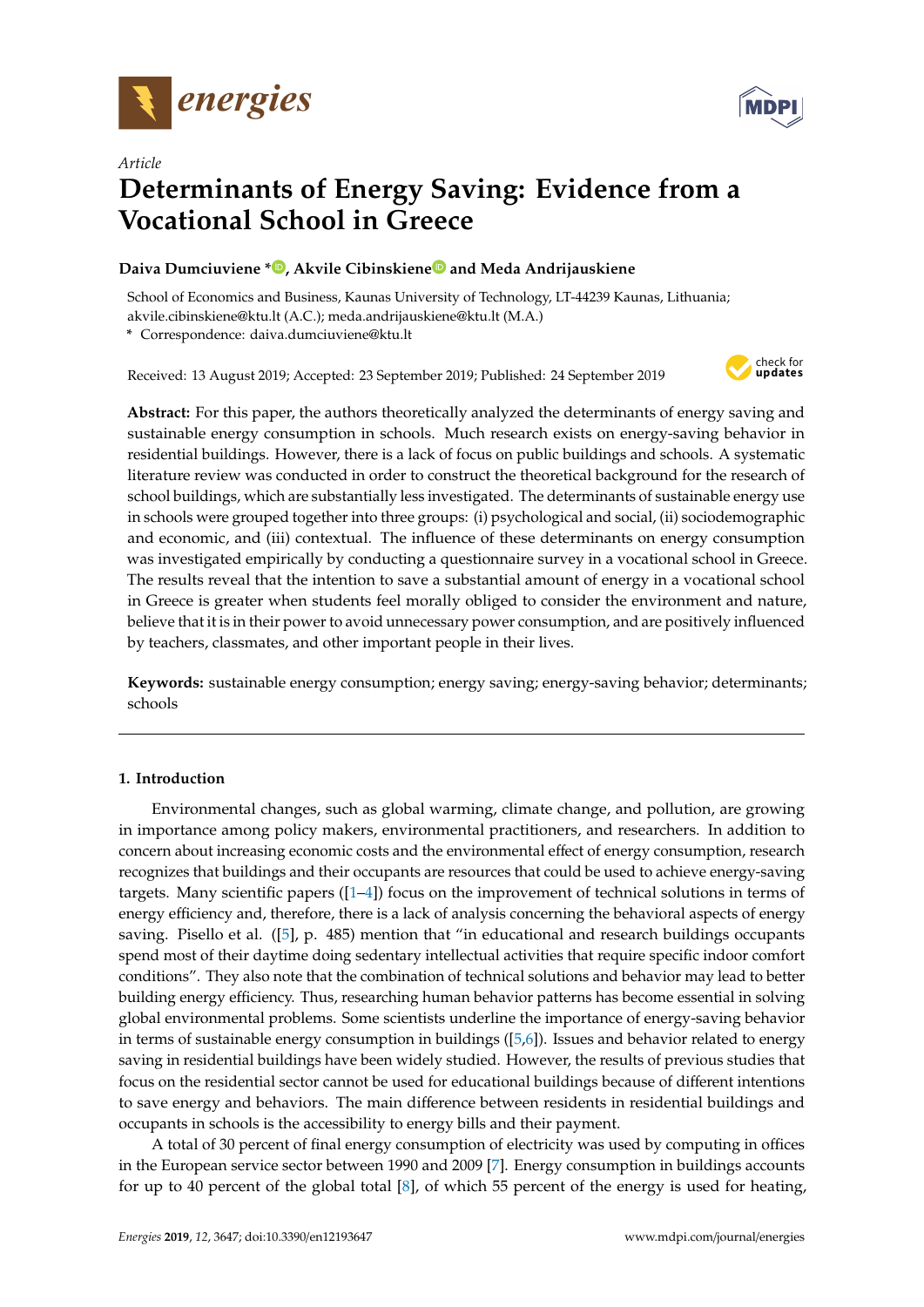ventilation, and air conditioning in offices, whereas 17 percent is used for lighting [\[6\]](#page-13-3). These numbers underline the importance of possibilities to save energy not only in the residential sector, but in offices, public buildings, and the educational sector.

Increased results regarding energy saving may be achieved by deploying new technologies in school buildings. This method of energy saving requires an initial investment. Another way to achieve energy-saving goals in schools may be through the occupants' behavior, which does not require a large investment. A study of a successful energy education project in Greece revealed that "energy squandering could be better remedied by education and legislation rather than advanced technological solutions" ([\[9\]](#page-14-2), p. 3227). Energy-saving behavior may be learned not only from teachers, but from other students as well [\[10\]](#page-14-3). The best time for the formation of energy awareness and values is childhood. Therefore, the energy-saving behavior training in schools is of great importance. In order to discover the measures having the biggest impact on energy-saving behavior in schools, researchers should identify and study the determinants of sustainable energy consumption in schools. Energy-saving behavior within the educational sector provides an important opportunity to conserve energy. Energy saving in schools can be achieved by changing the behavior of occupants (students, administrative staff, and teachers). It is important to educate and train students, and to improve their knowledge and skills for the efficient use of energy. The research of Craig and Allen [\[11\]](#page-14-4) proves that energy literacy at school has a positive impact on energy-saving behavior, which could later be applied in future homes and work places. On the other hand, Kastner and Matthies [\[12\]](#page-14-5) stress the role of professors and lecturers, who may not only contribute directly to a reduction of energy use but may also affect students' behavior. DeWaters and Powers [\[13\]](#page-14-6) highlight the importance of energy literacy as an important life skill that could empower today's students as well as the general public. Castleberry et al. [\[14\]](#page-14-7) and Schelly et al. [\[10\]](#page-14-3) highlight the energy-saving benefits for schools in terms of cost savings. The latter state that "Energy conservation is important to public schools because of the potential benefits that could be generated for the schools and the surrounding community. For example, schools faced with shortages in funding could realize financial benefits from savings on energy costs" ([\[14\]](#page-14-7), p. 216). It is important to note that behavioral energy saving is associated with nil or low implementation costs. Although some studies [\[15,](#page-14-8)[16\]](#page-14-9) found that the decreases in energy consumption due to changed behavior lessened over time, this is understandable because the amounts of energy saved are limited.

While an abundance of research is available for the determinants, strategies, and interventions with respect to household energy consumption, far less is known with respect to energy behavior in public buildings and schools. A systematic literature review was conducted for the substantially less investigated building types (i.e., schools). Based on the results of this literature review, a questionnaire survey was conducted in order to check whether the results were valid. The objective of this paper was to investigate and systematize the determinants of energy consumption behavior in schools, and to check their importance using a Greek school case.

#### **2. Methods**

This article contains both a systematic literature review and an empirical part based on correlation and regression analysis of the results from the questionnaire survey.

#### *2.1. Literature Review*

The review was conducted using the systematic literature review methodology defined by Moher et al. [\[17\]](#page-14-10). Systematic reviews are a type of literature review that uses systematic methods to collect secondary data, critically appraise research studies, and synthesize findings qualitatively or quantitatively [\[18\]](#page-14-11). A systematic literature review identifies, selects, and critically appraises research in order to answer a clearly formulated question [\[19\]](#page-14-12). This method allowed us to provide a complete, exhaustive summary of current evidence on sustainable energy consumption determinants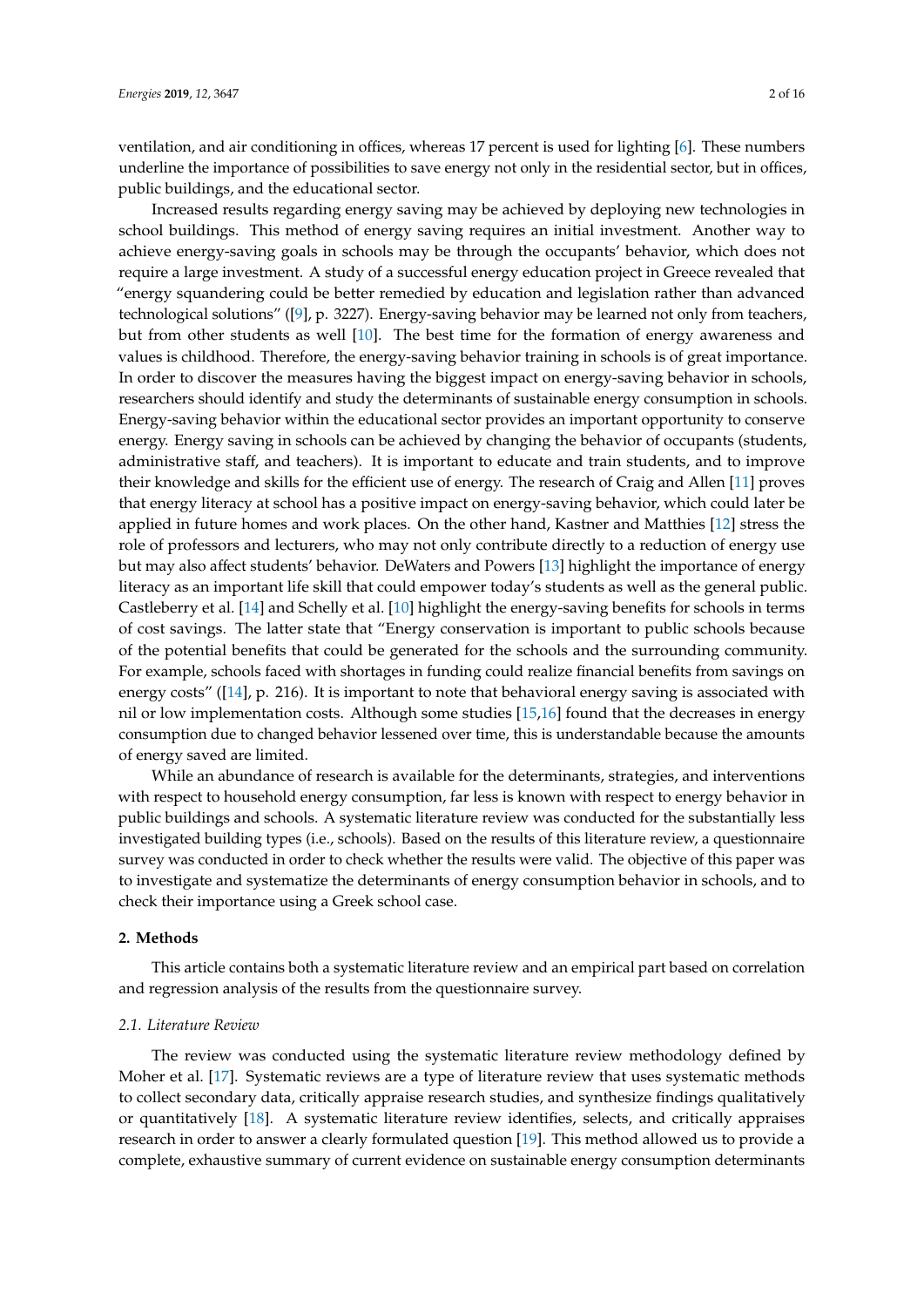in schools. The research question was formed using the following set of search terms (based on Dumciuviene et al. [\[20\]](#page-14-13)):

- Energy consumption ((energy OR electricity) AND ((consumption OR efficiency OR saving OR conservation OR reduction) OR "energy use" OR "electricity use") AND behav\*);
- School (school OR classroom OR university OR student\* OR teacher\*);
- Determinants (predictor\* OR determinant\* OR factor\* OR attitude\* OR value\* OR knowledge OR belief\* OR habit OR norm\*);
- Intervention (intervention OR program OR campaign).

ScienceDirect, Elton B. Stephens Company (EBSCO—EconLit, GreenFile), Emerald, WEB of Science, and Scopus were employed as the most reliable sources of research on determinants of energy consumption.

The increasing interest in scientific papers on sustainable energy behavior was observed since 2000. The search results of papers published during 2000–2017 were imported into a spreadsheet and subsequently either included or excluded, based on the title (first round) and abstract (second round). A summary of the selection process, including the main reasons for rejection, is provided in Table [1.](#page-2-0)

<span id="page-2-0"></span>

| Characteristic                                                                                | No. of Papers |
|-----------------------------------------------------------------------------------------------|---------------|
| Studies found                                                                                 | 260           |
| Accepted                                                                                      | 31            |
| Main reasons for rejection                                                                    |               |
| $\bullet$ Out of scope                                                                        | 124           |
| • Residential building studies                                                                | 21            |
| • Focus on dormitories in schools or rented apartments (more linked to residential buildings) | 12            |
| • Focus on laboratories in schools (too specific)                                             | 9             |
| No focus on energy-saving behavior<br>$\bullet$                                               | 39            |

| <b>Table 1.</b> Summary of the selection process. |  |
|---------------------------------------------------|--|
|---------------------------------------------------|--|

Source: own elaboration.

Of the 260 search results, 31 were selected for the review (11.9% acceptance rate). These results prove that efficient energy consumption and energy-saving behavior is still little investigated in educational sector buildings. However, the increasing number of research papers on this topic in recent years (from 1 or 2 papers during 2007–2013, to 8 papers in 2015 and 6 papers in 2016) indicates the growing relevance of this issue. While a majority of rejected papers were widely out of scope, the other main reasons for rejecting papers were that they covered other sectors, or that they considered a scope too broadly by focusing on sustainable behavior in general or structural measures to improve energy saving without considering the occupants of a building.

Authors have categorized "various individual (socio-demographic and psychological) and situational (contextual and structural) factors that may influence household energy consumption and conservation" ([\[20\]](#page-14-13), p. 2). Having assessed the peculiarities of energy consumption in schools, we adopted the classification of determinants to educational buildings (Figure [1\)](#page-3-0).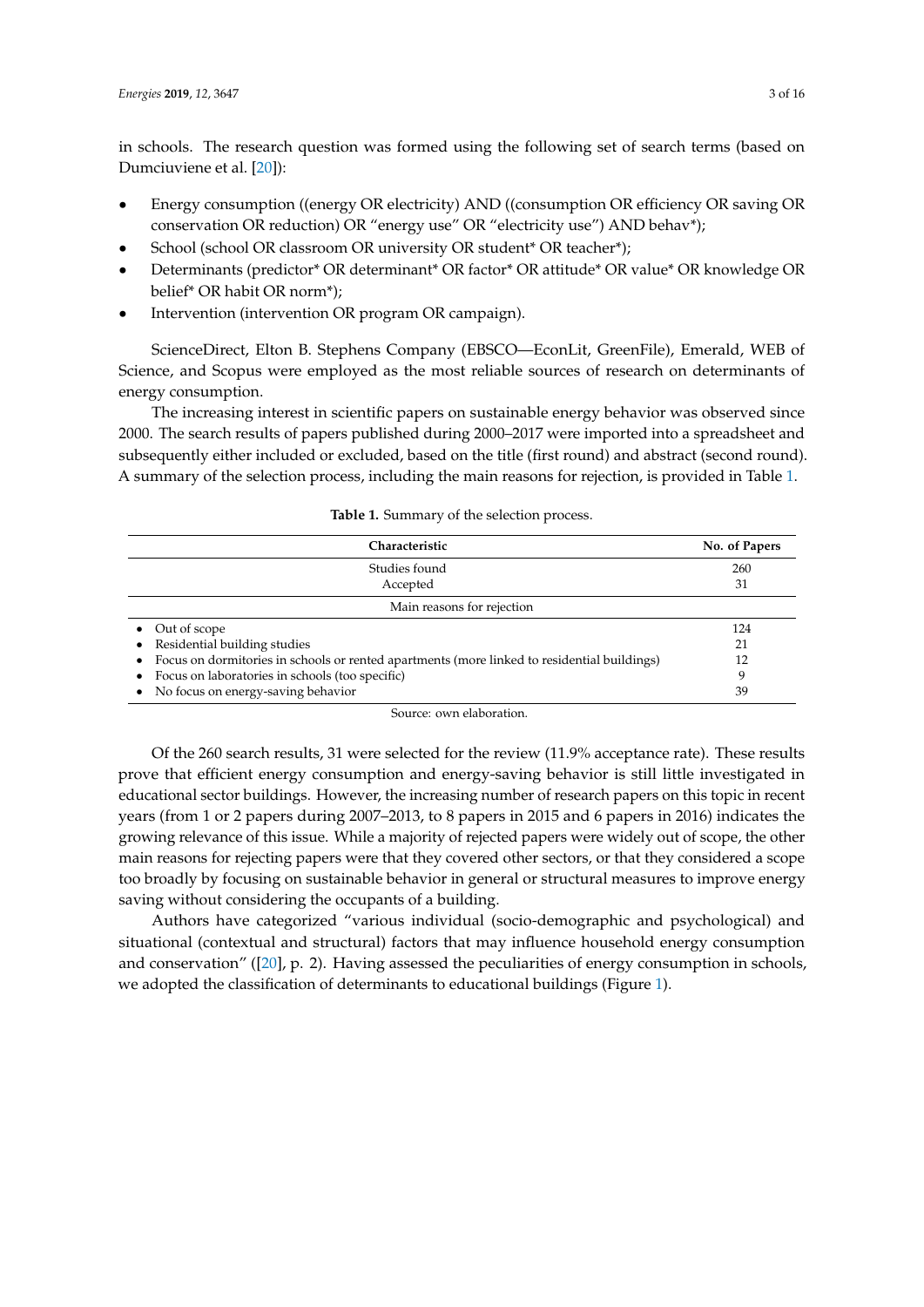<span id="page-3-0"></span>

122 **Figure 1. <b>Particle** 1. **Public 1. Figure 1. Figure 1. Figure 1.** Adapted for public schools. Adapted for public schools. Adapted for public schools. Adapted for public schools. Adapted for public schools. Adap **Figure 1.** Determinants that may influence energy-saving behavior in schools. Adapted for public buildings under Frederiks et al. [\[21\]](#page-14-14).

After a detailed analysis of all groups of energy consumption determinants, they were sorted into and contextual determinants. three groups: psychological and social determinants, sociodemographic and economic determinants,

# 2.2. Questionnaire Survey

127 *2.2. Questionnaire Survey*  methods where questionnaires were later combined with surveys, focus groups, pilot studies, or energy data collection [1,6,8,12-14,22,23] wer[e](#page-13-0) most often used to ev[a](#page-14-1)luate energy savings in schools. During the analysis of scientific literature, we discovered that questionnaires [\[1](#page-13-0)[,6,](#page-13-3)[8,](#page-14-1)[12,](#page-14-5)[22\]](#page-14-15) or mixed

Since behavior-related aspects can have an impact on energy savings, a questionnaire survey was performed as an addition to the measurement of energy consumption in pilot sites of the project "enCOMPASS-Collaborative Recommendations and Adaptive Control for Personalized Energy Saving" (funded by the EU H2020 Programme, grant agreement no. 723059). One of the objectives of the mentioned project was to validate the relative effectiveness of different types of behavioral change interventions for different types of users, in different types of settings, and in different climatic conditions. Hence, an empirical study was conducted in order to find out how attitudes, motivation, knowledge, and awareness (the most important determinants of energy consumption in schools, according to the literature review) affect a student's behavioral intention to save energy.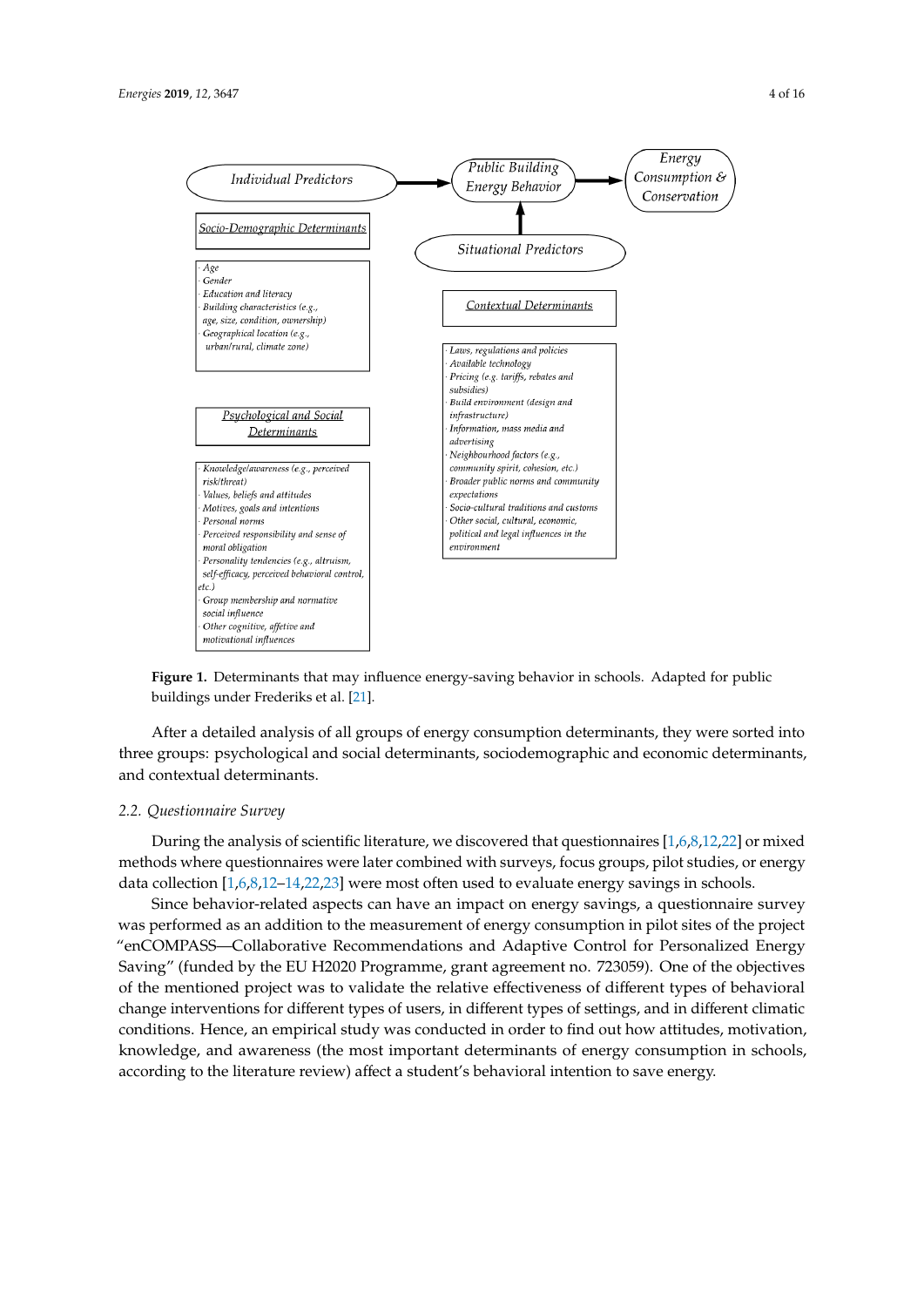The particular sampling frame consisted of 110 students who were studying in a vocational school in Greece during March 2019. The following constructs were selected and composed of multiple items, using Likert scales and semantic differentials:

- Attitudes (1): personal norms (derived from the Norm Activation Model, Schwartz [\[24\]](#page-14-17); five items derived from Steg et al. [\[25\]](#page-14-18); e.g., "I feel morally obliged to save energy").
- Attitudes (2): perceived behavioral control (three items derived from Thøgersen & Grønhøj [\[26\]](#page-14-19); e.g., "I believe that I'm able to avoid all necessary electricity consumption in my home").
- Motivation: the respondent's motivation to save energy (e.g., to save money; to protect the environment; to feel satisfied).
- Behavioral intention to save energy (three items formulated from the Theory of Planned Behavior, Ajzen [\[27\]](#page-14-20); e.g. "I plan to save a substantial amount of energy in the next 3 months").
- Knowledge: self-reported knowledge of energy-saving actions (five items; e.g., "I know how much energy my laptop or computer consumes").
- Awareness: ascription of responsibility (derived from the Norm Activation Model, Schwartz [\[24\]](#page-14-17); five items derived from Steg et al. [\[25\]](#page-14-18); e.g., "I feel jointly responsible for the exhaustion of energy sources").

Apart from these measures, the following data were collected as covariates for the analyses:

- Basic demographics (e.g. gender, age group, educational level, and study field);
- Subjective norm items to assess the influence of teachers, classmates, and people in respondents' private lives on the intention to save energy, following Lo et al. [\[28\]](#page-14-21).

Instruments were composed of multiple items, using Likert scales or semantic differentials. The survey sample obtained consisted of 59.09% female students and 40.91% male students. Table [2](#page-5-0) demonstrates that the largest age group of the sample was 20 or younger (75.45%), followed by students between 21 and 30 (18.18%), between 31 and 40 (5.45%), and with one respondent between 41 and 50 years old.

The majority of participants stated that their highest level of education was post-secondary non-college education (80%), whereas smaller numbers of the group had completed upper secondary education (9.09%), or bachelor's or equivalent level (8.18%). Lower secondary education, master's level, or doctoral level were obtained by one person each.

The majority of students were involved in tourism (27.27%), health and paramedical studies (22.73%), information technology (20.91%), and fashion and beauty (18.18%) fields of study. Others were studying electrical engineering and automation programs (8.18%), applied arts (1%), social services (1%), and business administration (1%).

Seven different groups of questions were designed for the survey, namely, personal norms (PN); behavioral intention to save energy (BI); subjective norm items to assess the influence of teachers, classmates, and other important people in a respondent's life (SN); energy-saving motivation (EM); self-reported knowledge of energy-saving actions (EN); ascription of responsibility (AR); and perceived behavioral control (PBC).

First, the statistical analysis generated Spearman's correlations of variables with respect to the respondents' energy-saving behavior, attitudes, habits, motivation and their sociodemographic features, such as age, gender, and education level. Second, the authors of this paper proceeded with a regression analysis in order to model and analyze the relationship between behavioral intention to save a substantial amount of energy in the next three months in a respondent's school (a dependent variable) and five predictors. The predictors were (i) personal norms towards the reduction of energy use; (ii) behavioral control to limit power consumption; (iii) knowledge about energy saving; (iv) responsibility for high energy consumption levels; and (v) influence of teachers, classmates, and other important people in the respondent's private life on the intention to save energy.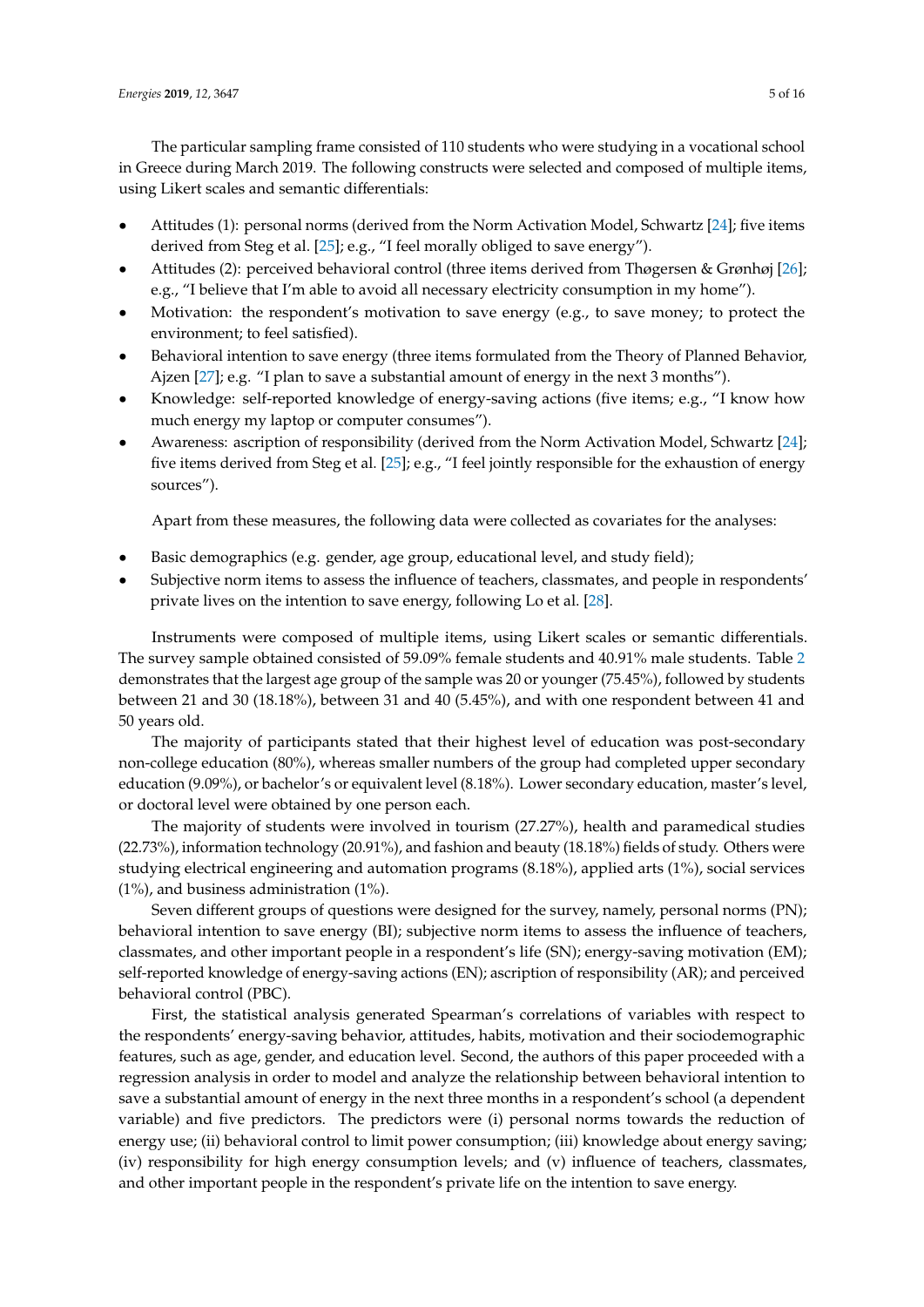<span id="page-5-0"></span>

|                        | Description                                                                                | Number of<br>Respondents | Percentage of<br>Respondents |
|------------------------|--------------------------------------------------------------------------------------------|--------------------------|------------------------------|
|                        | Male                                                                                       | 45                       | 40.91%                       |
| Gender                 | Female                                                                                     | 65                       | 59.09%                       |
|                        | 20 or younger                                                                              | 83                       | 75.45%                       |
|                        | $21 - 30$                                                                                  | 20                       | 18.18%                       |
| Age                    | $31 - 40$                                                                                  | 6                        | 5.45%                        |
|                        | $41 - 50$                                                                                  | 1                        | 0.91%                        |
|                        | Lower secondary education                                                                  | $\mathbf{1}$             | 0.91%                        |
|                        | Upper secondary education                                                                  | 10                       | 9.09%                        |
| <b>Education</b> level | Post-secondary non-college education (e.g.<br>professional training, vocational education) | 88                       | 80.00%                       |
|                        | Bachelor's or equivalent level                                                             | 9                        | 8.18%                        |
|                        | Master's or equivalent level                                                               | 1                        | 0.91%                        |
|                        | Doctoral or equivalent level                                                               | 1                        | 0.91%                        |
|                        | Information technology                                                                     | 23                       | 20.91%                       |
|                        | Applied Arts                                                                               | 1                        | 0.91%                        |
|                        | Tourism                                                                                    | 30                       | 27.27%                       |
| Study field            | Health and paramedical studies                                                             | 25                       | 22.73%                       |
|                        | Social services                                                                            | 1                        | 0.91%                        |
|                        | Business administration                                                                    | 1                        | 0.91%                        |
|                        | Fashion and beauty                                                                         | 20                       | 18.18%                       |
|                        | Electrical engineering and automation                                                      | 9                        | 8.18%                        |

**Table 2.** Survey demographics and descriptive statistics.

#### **3. Energy Consumption Determinants in Schools**

#### *3.1. Psychological and Social Determinants*

Papers analyzing energy consumption in schools focus on a wide range of determinants, including psychological and social ones. Psychological determinants of energy consumption are traditionally related to human psychology (e.g., knowledge, awareness, beliefs, attitudes, motives, intentions, perceived behavioral control, and personal norms). Social determinants, on the other hand, can facilitate or undermine the intrinsic motivation to save energy. They characterize social norms, organizational culture, and social influence. Table [3](#page-5-1) presents the most important groups of the determinants of energy consumption behavior in schools that were identified in the literature review.

<span id="page-5-1"></span>

| Determinant                                           | References               |
|-------------------------------------------------------|--------------------------|
| Attitudes                                             | $[5,6,15,29-34]$         |
| Awareness                                             | $[11, 16, 23, 35 - 37]$  |
| Knowledge                                             | [11, 13, 29, 35, 38, 39] |
| Education                                             | [11, 35, 37]             |
| Perceived behavioral control                          | [30, 31]                 |
| User perception                                       | [8, 34]                  |
| Values                                                | [1, 15, 29, 40]          |
| Personal norms, beliefs, ascription of responsibility | [29, 40]                 |
| Descriptive norms and intentions                      | [30]                     |
| Motivation for energy saving                          | [12, 41]                 |
| Organizational policies and incentives                | [10, 38]                 |

**Table 3.** Psychological and social determinants in schools.

Source: own elaboration.

Attitudes, including those towards general and workplace energy saving, and peers' personal attitudes, knowledge, and awareness, were the most often analyzed determinants. Only two determinants were clearly defined—perceived behavioral control and situational factors.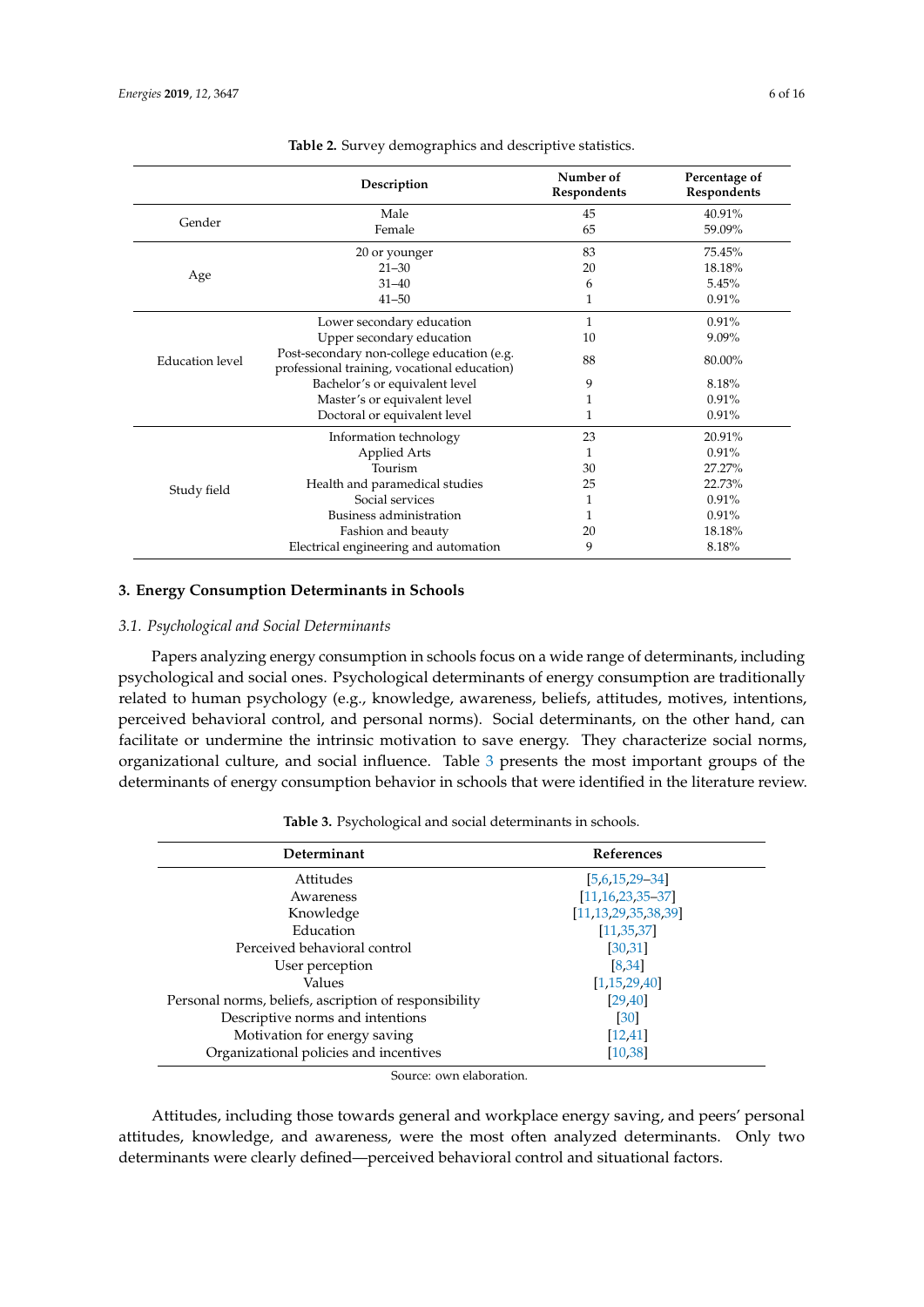Environmental personal norms and environmental worldviews studied by Scherbaum et al. [\[22\]](#page-14-15) were not defined, but based on value-belief-norm theory. Energy-related knowledge was not defined in the paper of DeWaters and Powers [\[13\]](#page-14-6) but was investigated in their study as general knowledge and understanding of students about energy use and saving issues. According to Pisello et al. [\[5\]](#page-13-2), peers' personal attitudes represent a key variable to be considered while predicting the overall building thermal-energy behavior of university buildings. In the study by Mtutu and Thondhlana [\[1\]](#page-13-0), personal values and situational factors are defined as the determinants of environmental behavior. Castleberry et al. [\[14\]](#page-14-7) studied knowledge of energy-saving technologies and practices as a variable that can have an effect on energy saving in school.

Azar and Ansari ([\[29\]](#page-14-22), p. 569) presented research in which they underlined that significant energy savings can be achieved in buildings via the operation of various building systems by occupants and decision makers. The authors identified that "respondents who reported that their motivation to save energy is mainly driven by instructions from facility management have shown both low motivation/intent and energy saving action levels." Dixon et al. [\[30\]](#page-14-23) studied community influence, descriptive norms, injunctive norms, perceived behavioral control, attitudes, and intentions. The authors focused on the sense of community, highlighting social ties. User perceptions of energy efficiency in school buildings were investigated and measured by Salleh et al. [\[8\]](#page-14-1) with the aim of benchmarking energy efficiency.

To sum up, psychological and social determinants were analyzed mainly in higher education institutions. The majority of studies focused on school employees and students, and three papers analyzed the behavior of administrative workers. The remaining studies researched other combinations of target groups (e.g., staff, graduate students, faculty).

#### *3.2. Sociodemographic and Economic Determinants*

<span id="page-6-0"></span>Sociodemographic determinants usually refer to age, gender, education, geographical location, or occupational status, whereas economic determinants are associated with the cost-effectiveness of energy saving. Sociodemographic and economic determinants of energy consumption behavior in schools and their references are presented in Table [4.](#page-6-0)

| Determinant                                   | <b>References</b> |
|-----------------------------------------------|-------------------|
| Demographic factors                           | $\lceil 1 \rceil$ |
| District population                           | [14]              |
| Household income                              | [14]              |
| Funding to overcome barriers to energy saving | [14]              |
| Average property value                        | $[14]$            |
| Social recognition                            | [29]              |
| Learning                                      | [42]              |

**Table 4.** Sociodemographic and economic determinants in schools.

Source: own elaboration.

A total of seven sociodemographic and economic determinants were distinguished from four papers from the systematic literature review. Three papers analyzed higher education institutions and one paper focused on schools in general.

While Börner et al. [\[42\]](#page-15-8) focused on employees working at a university campus, Azar and Ansari [\[29\]](#page-14-22), Castleberry et al. [\[14\]](#page-14-7), and Mtutu and Thondhlana [\[1\]](#page-13-0) researched students, academics, and administrative staff.

#### *3.3. Contextual Determinants*

The third group of determinants of energy consumption behavior in schools is contextual determinants (see Table [5\)](#page-7-0).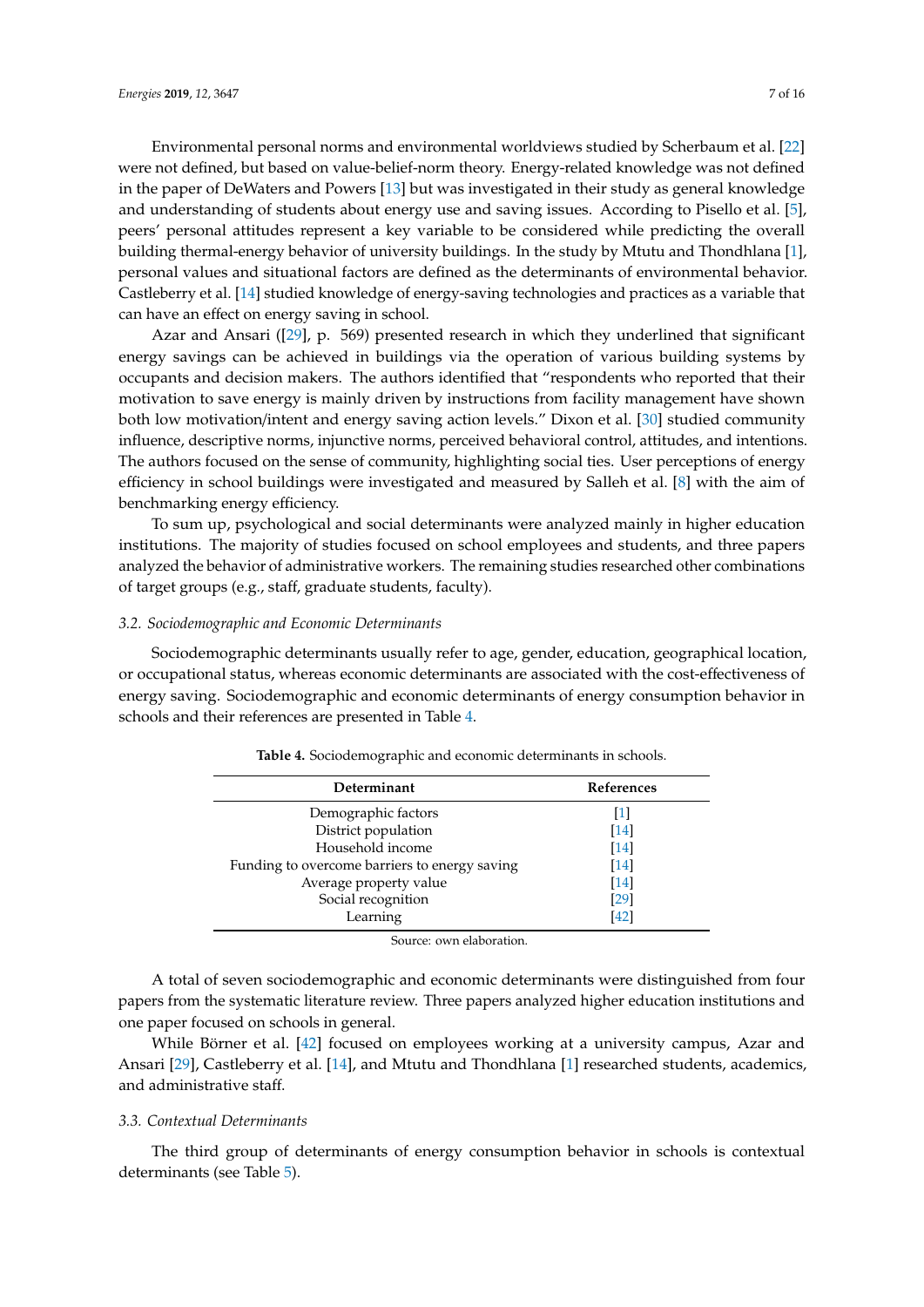<span id="page-7-0"></span>

| Determinant                        | <b>References</b> |
|------------------------------------|-------------------|
| Institutional policy               | [29, 32, 38, 43]  |
| Physical environment constraints   | [29]              |
| Sense of community                 | [30]              |
| Activity-based                     | $[35]$            |
| Energy culture                     | [36]              |
| Technology upgrades                | [44]              |
| Metering consolidation             | [44]              |
| Control system changes             | [44]              |
| Levels and occupant's intervention | [45]              |
|                                    |                   |

**Table 5.** Contextual determinants in schools.

Source: own elaboration.

Nine papers had a focus on contextual energy-saving behavior determinants. The most analyzed determinant was "Institutional policy", with the remainder studied in one paper each. Only one of the listed determinants was defined in the reviewed papers, namely, Sense of community—"A feeling that members have a belonging, a feeling that members matter to one another and to the group, and a shared faith that members' needs will be met through their commitment to be together (McMillan, Chavis, 1986)", as cited in Dixon et al [\[30\]](#page-14-23).

Azar and Ansari [\[29\]](#page-14-22) summarized that "contextual factors, which include the ability of occupants to perform a particular action such as changing thermostat set point temperatures, can partially explain why motivation/intent to save energy did not necessarily translate into actions" (Azar and Ansari [\[29\]](#page-14-22), p. 571). Serghides et al. [\[45\]](#page-15-13) paid particular attention to the equipment, stating that the "number of equipment in use turned out to be one of the most important variables, determining energy consumption" (Serghides et al. [\[45\]](#page-15-13), p. 548), however occupant's intervention on temperature control also affects energy consumption. Lourenço et al. [\[43\]](#page-15-10) analyzed the need to improve energy use management in schools in addition to the building's design and systems. Tornelli [\[44\]](#page-15-12) identified that savings could be achieved by monitoring and evaluating school usage profiles, making control adjustments, and then analyzing the effects of recommended changes to equipment settings and operating schedules.

The contextual determinants focused on higher education institutions were investigated in six papers. The same determinants in secondary schools and schools in general were analyzed in one paper each. Two research papers studied all persons associated with the school building. The school staff was the focus of two other papers. In one paper, the researchers focused on graduate students, faculty, and staff. In another study, school staff and students were analyzed, whereas the attention in a further study was focused on students and administrative staff.

Azar and Ansari [\[29\]](#page-14-22) collected data from students, faculty, researchers, and staff. Serghides et al. [\[45\]](#page-15-13) collected data from occupants of university buildings, Lourenço et al. [\[43\]](#page-15-10) selected eight secondary schools for their study, and Tornelli [\[44\]](#page-15-12) researched schools, looking at existing equipment, new construction designs, and behavioral modifications.

#### **4. Results of Empirical Research**

The literature review revealed that the most important determinants of energy consumption in schools in terms of their influence on consumption are psychological and social ones. These include attitudes; incentives, intentions, and motivation; knowledge; and awareness. Therefore, an empirical study was conducted in order to find out how differently these determinants affect a student's behavioral intention to save energy.

The exact survey questions and the means of the results are presented in Tables [6](#page-8-0)[–12.](#page-10-0)

Regarding the personal norms, it can be claimed that students do not feel morally obliged to save energy because the majority picked "Neutral" (4) and "Somewhat agree" (5) as an answer to the questions presented in Table [6.](#page-8-0) It is worth noting that none chose "Completely agree" (7).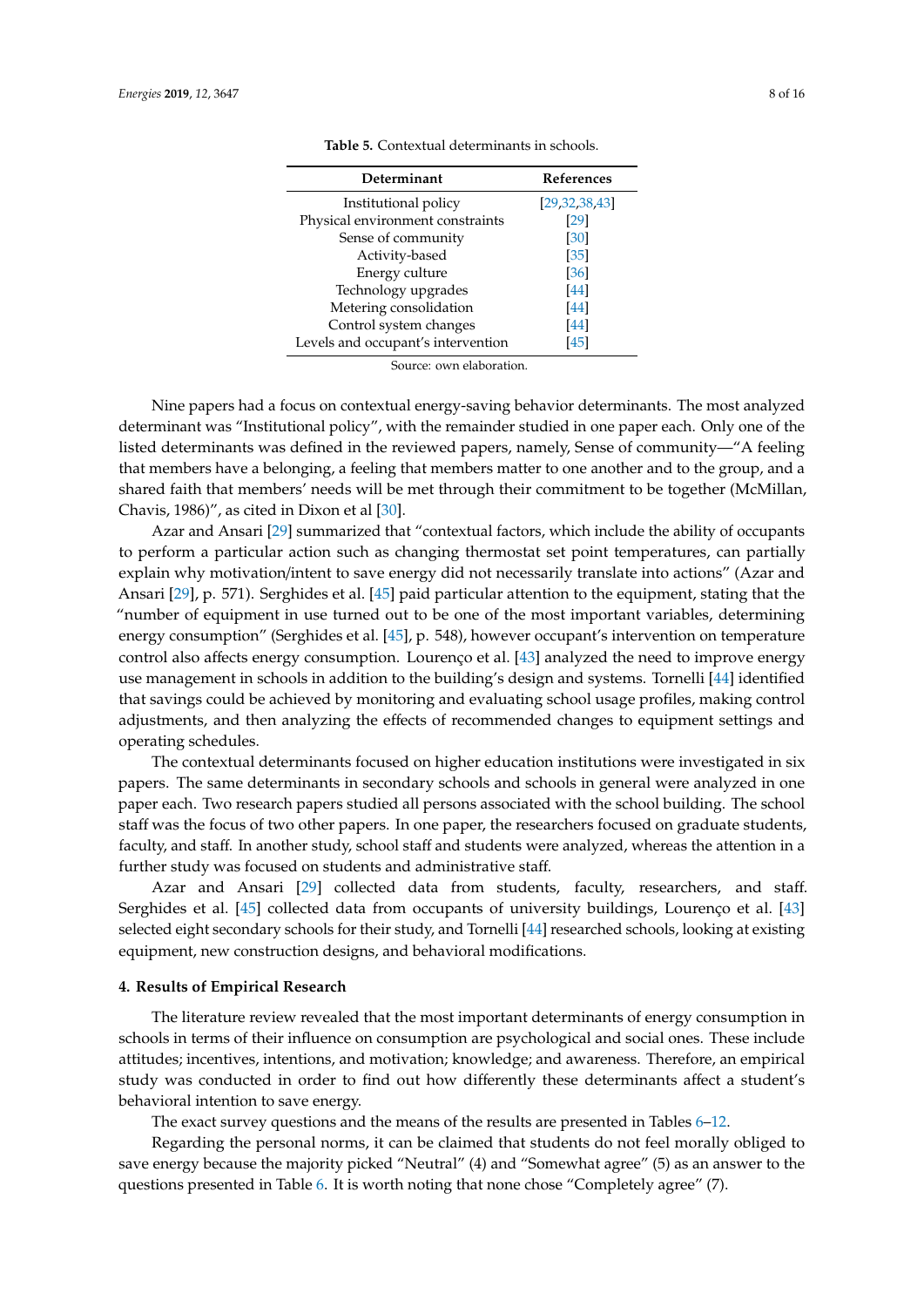<span id="page-8-0"></span>

| Code            | Ouestion                                                                           | Mean | <b>Standard Deviation</b> |
|-----------------|------------------------------------------------------------------------------------|------|---------------------------|
| <b>PN</b>       | Personal norms towards the reduction of<br>energy use (a composite value)          | 4.54 | 0.86                      |
| PN <sub>1</sub> | I feel morally obliged to save energy.                                             | 4.40 | 1.40                      |
| PN <sub>2</sub> | I would feel guilty if I did not reduce my<br>energy use.                          | 3.99 | 1.44                      |
| PN <sub>3</sub> | I would feel good if I reduced my energy use.                                      | 4.92 | 0.89                      |
| PN <sub>4</sub> | I feel obliged to bear the environment and<br>nature in mind in my daily behavior. | 4.81 | 0.94                      |
| PN <sub>5</sub> | I would be a better person if I saved energy.                                      | 4.62 | 1.17                      |

**Table 6.** Mean for personal norms (totally disagree (1) to completely agree (7)).

Students as well are not very likely to form a strong behavioral intention to save energy in their school as the majority picked "Neutral" (4) and "Somewhat agree" (5) as an answer to the questions presented in Table [7.](#page-8-1) It is again worth noting that none of the respondents answered "Completely agree" (7).

Table 7. Mean for behavioral intention (totally disagree (1) to completely agree (7)).

<span id="page-8-1"></span>

| Code            | <b>Ouestion</b>                                                                                                                         | Mean | <b>Standard Deviation</b> |
|-----------------|-----------------------------------------------------------------------------------------------------------------------------------------|------|---------------------------|
| BI              | Behavioral intention to save a substantial<br>amount of energy in the next three months in a<br>respondent's school (a composite value) | 4.43 | 1.31                      |
| BI <sub>1</sub> | I will try to save a substantial amount of energy<br>in the next three months in my school.                                             | 4.36 | 1.34                      |
| BI <sub>2</sub> | I intend to save a substantial amount of energy<br>in the next three months in my school.                                               | 4.49 | 1.38                      |

A high subjective norm can positively influence the intention to save energy (see correlation and regression analyses). Unfortunately, the answers to the survey questions demonstrate that neither the classmates (4.20) nor the people who are important in the respondent's private life (4.42) believe that they should save energy in school.

**Table 8.** Mean for subjective norms (totally disagree (1) to completely agree (7)).

| Code            | Ouestion                                                                                                                                  | Mean | <b>Standard Deviation</b> |
|-----------------|-------------------------------------------------------------------------------------------------------------------------------------------|------|---------------------------|
| <b>SN</b>       | The influence of teachers, classmates,<br>and people in respondents' private lives on the<br>intention to save energy (a composite value) | 4.49 | 1.89                      |
| SN <sub>1</sub> | My teachers believe that I should save energy<br>in my school.                                                                            | 4.87 | 2.02                      |
| SN <sub>2</sub> | My classmates believe that I should save<br>energy in my school.                                                                          | 4.20 | 2.38                      |
| SN <sub>3</sub> | People who are important in my personal life<br>believe that I should save energy in my school.                                           | 4.42 | 2.22                      |

Table [9](#page-9-0) illustrates that the most important energy-saving motivation for students is to protect the environment (4.54), the second incentive is to save money (4.41), and the third is to feel satisfied (4.16).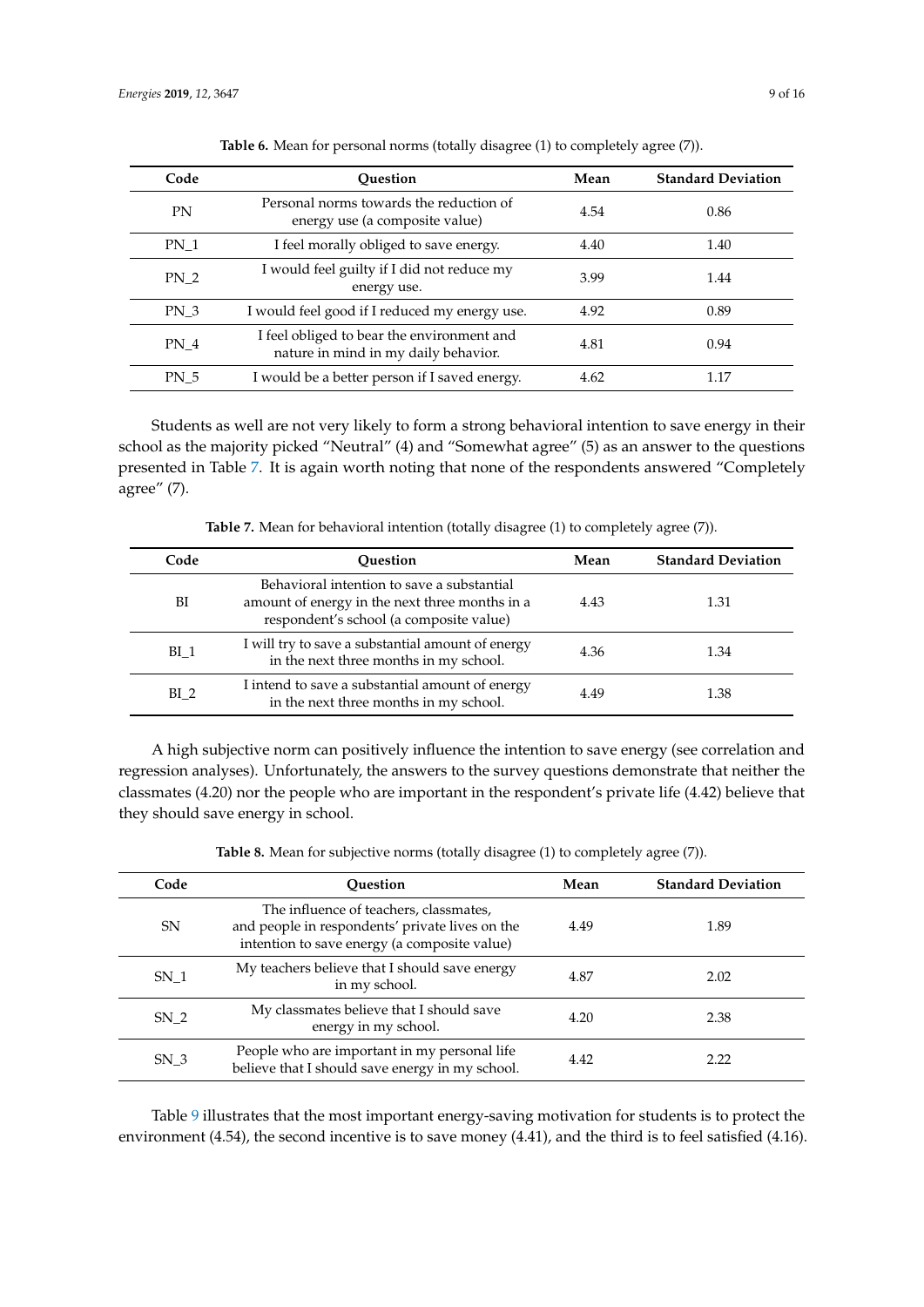<span id="page-9-0"></span>

| Code            | <b>Ouestion</b>                       | Mean | <b>Standard Deviation</b> |
|-----------------|---------------------------------------|------|---------------------------|
| EM <sub>1</sub> | Energy-saving motivation: money       | 4.41 | 0.92                      |
| EM <sub>2</sub> | Energy-saving motivation: environment | 4.54 | 0.80                      |
| EM <sub>3</sub> | Energy-saving motivation: hedonic     | 4.16 | 0.98                      |

Table 9. Mean for energy-saving motivation (very unimportant (1) to very important (5)).

It can be stated that students do not have sufficient knowledge about energy consumption of different surrounding appliances. The respondents indicated that they know best how much energy the lights consume (3.45) and the least about how much energy is consumed by their laptop or computer (3.19).

| Code            | <b>Ouestion</b>                                                                                        | Mean | <b>Standard Deviation</b> |
|-----------------|--------------------------------------------------------------------------------------------------------|------|---------------------------|
| EN              | Knowledge about the energy consumption of the<br>surrounding electrical appliances (a composite value) | 3.54 | 1.15                      |
| EN <sub>1</sub> | I know how much energy my laptop or<br>computer consumes.                                              | 3.19 | 1.60                      |
| EN <sub>2</sub> | I know how much energy the heating<br>system consumes.                                                 | 3.35 | 1.44                      |
| EN <sub>3</sub> | I know how much energy the air<br>conditioning consumes.                                               | 3.35 | 1.51                      |
| EN <sub>4</sub> | I know how much energy the lights consume.                                                             | 3.45 | 1.54                      |

Table 10. Mean for knowledge about energy saving (fully disagree (1) to fully agree (5)).

In general, students were positioned between "Undecided" (3) and "Rather agree" (4) regarding their joint responsibility for energy problems, such as the exhaustion of energy sources or global warming (see Table [11\)](#page-9-1).

<span id="page-9-1"></span>

| Code            | Ouestion                                                                                                   | Mean | <b>Standard Deviation</b> |
|-----------------|------------------------------------------------------------------------------------------------------------|------|---------------------------|
| AR              | Joint responsibility for energy problems<br>(a composite value)                                            | 3.72 | 0.96                      |
| AR 1            | I am jointly responsible for energy problems.                                                              | 3.80 | 1.26                      |
| AR <sub>2</sub> | Not only the government and industry are<br>responsible for high energy consumption levels,<br>but me too. | 3.77 | 1.36                      |
| AR <sub>3</sub> | I feel jointly responsible for the exhaustion of<br>energy sources.                                        | 3.93 | 1.20                      |
| AR 4            | I feel jointly responsible for global warming.                                                             | 3.84 | 1.20                      |
| AR 5            | Although my school pays the bill, I feel that I<br>have to save as much energy as I can.                   | 3.27 | 1.61                      |

Table 11. Mean for ascription of responsibility (fully disagree (1) to fully agree (5)).

Although the respondents believed that they are able to avoid unnecessary power consumption at school (4.64), they lack a feeling of control over the total amount of electricity consumed in their educational institution (3.30); see Table [12.](#page-10-0)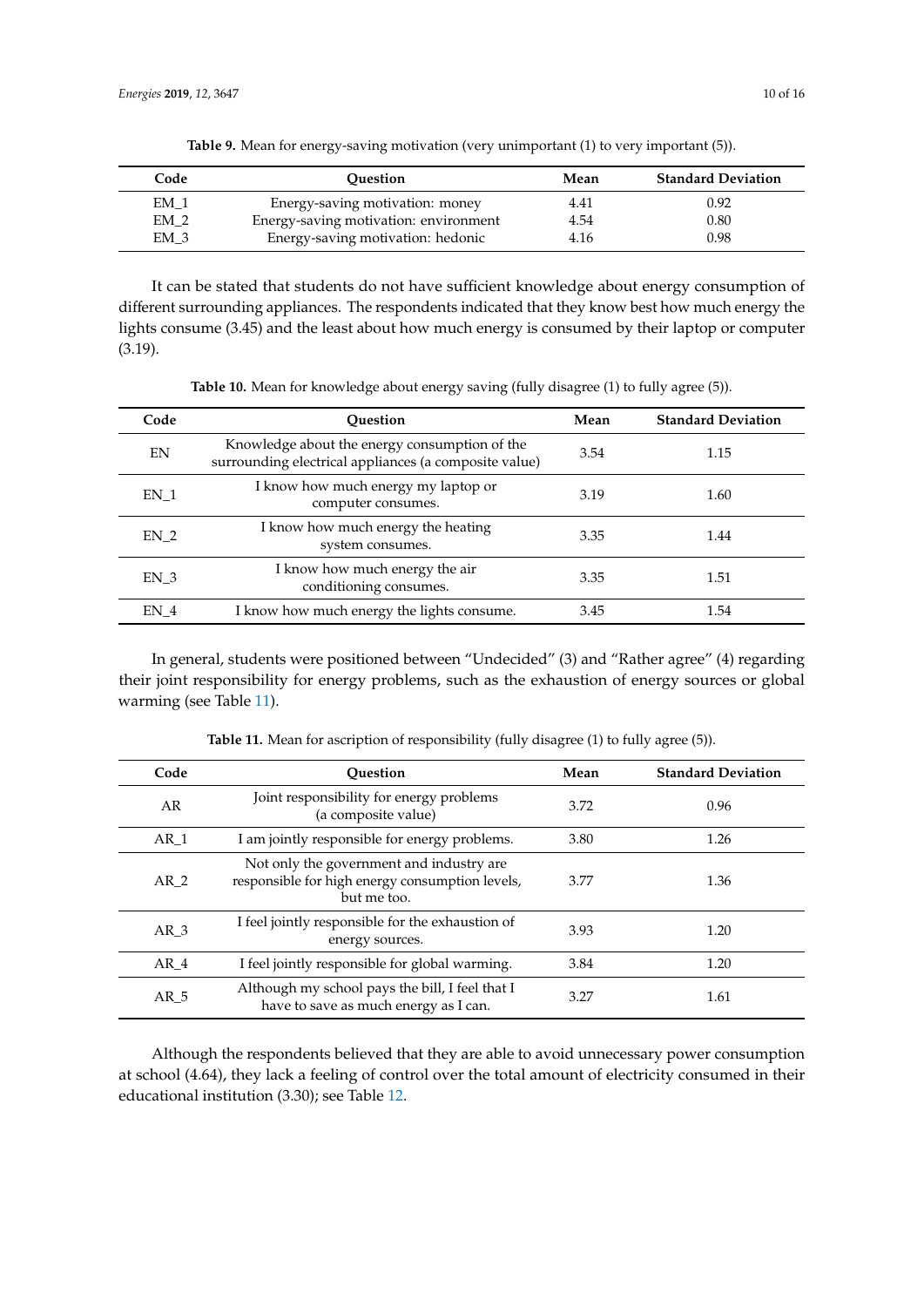| Code  | <b>Ouestion</b>                                                                                                             | Mean | <b>Standard Deviation</b> |
|-------|-----------------------------------------------------------------------------------------------------------------------------|------|---------------------------|
| PBC.  | Perceived behavioral control to limit power<br>consumption in school (a composite value)                                    | 4.10 | 1.52                      |
| PBC 1 | I believe that I am able to avoid unnecessary<br>power consumption at school.                                               | 4.64 | 1.85                      |
| PBC 2 | To what extent do you think you are able to<br>limit the power consumption at school to the<br>absolutely necessary levels? | 4.36 | 1.78                      |
| PBC 3 | How much control do you personally feel you<br>have over the amount of electricity consumed<br>in school?                   | 3.30 | 1.97                      |

<span id="page-10-0"></span>**Table 12.** Mean for perceived behavioral control (not at all able to do it (1) to able to do it to a high extent (7)/very little control (1) to complete control (7)).

To sum up, the results of the descriptive statistics analysis show that the most important energy-saving motivation for students is to protect the environment (4.54). Nevertheless, the students neither feel very morally obliged to save energy (4.40/7) nor have a strong behavioral intention to save energy in their school (4.49/7). In addition to this, the respondents do not have sufficient knowledge about the energy consumption of the surrounding electrical appliances (3.33/7). Moreover, they lack a feeling of control over the total amount of electricity consumed in their educational institution (3.30/7). Finally, and unfortunately, the answers to the survey questions demonstrate that neither the classmates (4.20/7), nor the teachers (4.87/7), nor other people who are important in the respondent's private life (4.42/7) believe that they should save energy in their school.

#### *4.1. Correlation Analysis*

All those correlations which were significant at a 5% level are presented in Tables [13–](#page-10-1)[15;](#page-11-0) however, only those with a significance of 1% are discussed below.

It can be noted that all sociodemographic features (gender, age, education level, study field) are important when we analyze the determinants of energy-saving behavior. Table [13](#page-10-1) illustrates that female students are more likely than males to feel responsible for energy problems, such as the exhaustion of energy sources or global warming. Gender, together with education level, also plays a significant role in the level of moral obligation to consider the environment and save energy, and in having a greater motivation to save a substantial amount of energy in the vocational school during the upcoming three months.

<span id="page-10-1"></span>

|             |                   | AR        | <b>PBC</b> | PN        | BI         | EN       | <b>SN</b> |
|-------------|-------------------|-----------|------------|-----------|------------|----------|-----------|
| Gender      | Correlation Coef. | $0.268**$ | 0.15       | $0.272**$ | $0.264$ ** | $-0.033$ | 0.143     |
|             | Sig. (two-tailed) | 0.005     | 0.118      | 0.004     | 0.005      | 0.737    | 0.136     |
| Age         | Correlation Coef. | 0.134     | 0.147      | $0.225*$  | 0.072      | $0.200*$ | $0.194*$  |
|             | Sig. (two-tailed) | 0.163     | 0.126      | 0.018     | 0.456      | 0.037    | 0.042     |
| Education   | Correlation Coef. | 0.142     | $0.239*$   | $0.312**$ | $0.272**$  | 0.13     | $-0.11$   |
| level       | Sig. (two-tailed) | 0.14      | 0.012      | 0.001     | 0.004      | 0.177    | 0.252     |
| Study field | Correlation Coef. | $0.225*$  | $0.278**$  | 0.132     | $0.215*$   | 0.124    | $0.218*$  |
|             | Sig. (two-tailed) | 0.024     | 0.005      | 0.171     | 0.041      | 0.2      | 0.028     |

\* Correlation is significant at the 0.05 level (two-tailed), \*\* Correlation is significant at the 0.01 level (two-tailed). Correlation Coef. Sig., Correlation Coefficient's Significance; AR, ascription of responsibility; PBC, perceived behavioral control; PN, personal norms; BI, behavioral intention; EN, knowledge about energy saving; SN, subjective norm.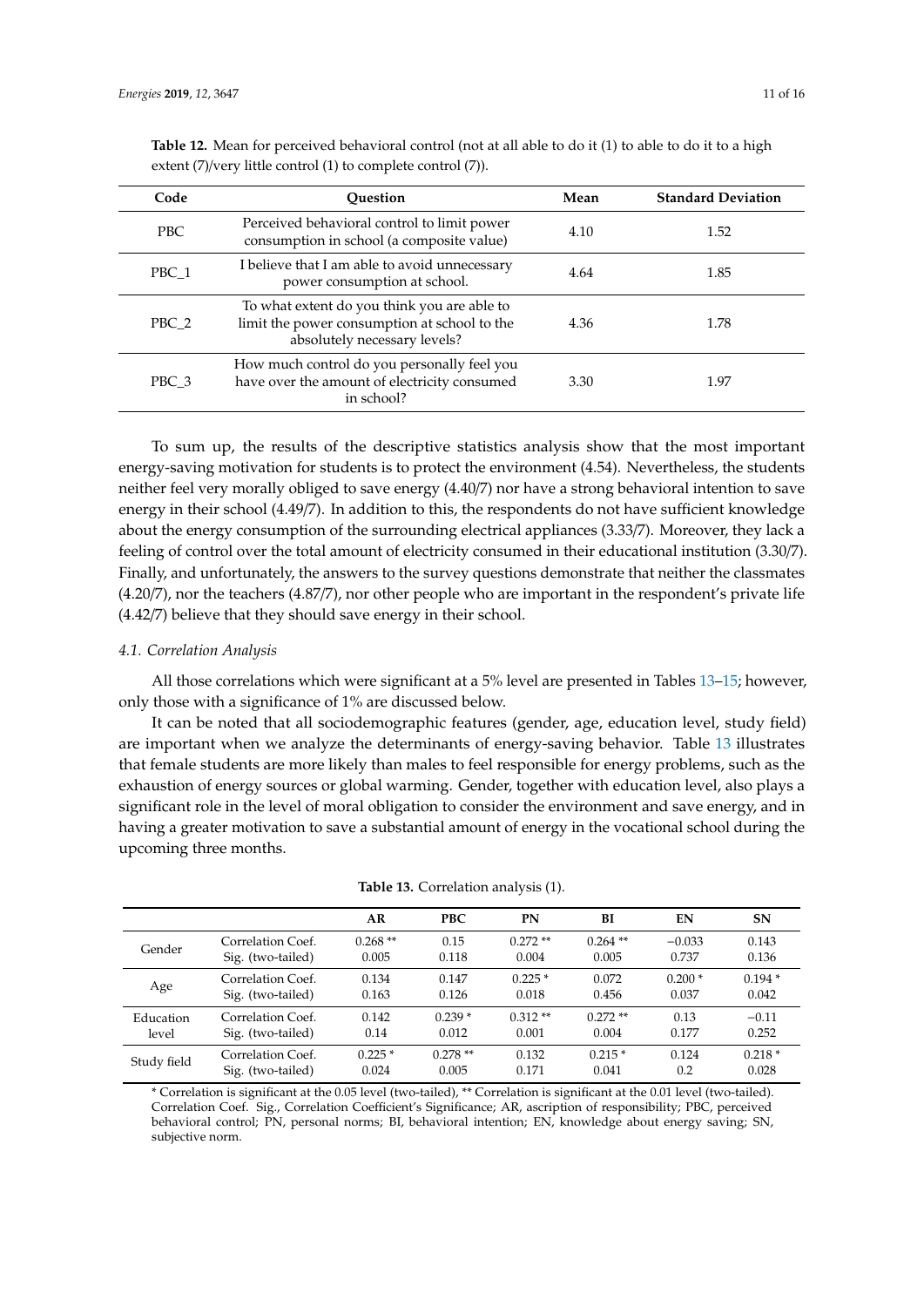Demographic factors can also determine the incentive to save energy. Female students, for example, tend to reduce their energy consumption in order to save money. If students are compared by age group, it is worth mentioning that older age groups care about the environment more than younger ones.

|                 |                   | EM <sub>1</sub> | EM <sub>2</sub> | EM <sub>3</sub> |
|-----------------|-------------------|-----------------|-----------------|-----------------|
| Gender          | Correlation Coef. | $0.300**$       | $0.204*$        | $0.191*$        |
|                 | Sig. (two-tailed) | 0.001           | 0.032           | 0.046           |
| Age             | Correlation Coef. | $0.234*$        | $0.270**$       | 0.035           |
|                 | Sig. (two-tailed) | 0.014           | 0.004           | 0.718           |
| Education level | Correlation Coef. | 0.131           | 0.174           | 0.12            |
|                 | Sig. (two-tailed) | 0.173           | 0.069           | 0.213           |
| Study field     | Correlation Coef. | $0.243*$        | $0.211*$        | $0.329*$        |
|                 | Sig. (two-tailed) | 0.029           | 0.041           | 0.017           |

|  | Table 14. Correlation analysis (2). |  |  |
|--|-------------------------------------|--|--|
|--|-------------------------------------|--|--|

\* Correlation is significant at the 0.05 level (two-tailed), \*\* Correlation is significant at the 0.01 level (two-tailed). Correlation Coef. Sig., Correlation Coefficient's Significance; EM\_1, energy-saving motivation: money; EM\_2, energy-saving motivation: environment; EM\_3, energy-saving motivation: hedonic.

The correlation analysis presented below was devoted to checking the interrelations between the social and psychological determinants. The strongest relationship (0.585) at the 0.01 significance level was found between the personal norms and the behavioral intention. Due to this fact, it was decided to perform a regression analysis that showed the exact predictors of the variable "Behavioral intention to save energy in the next three months in my school"; see Section [4.2.](#page-12-0)

The analysis also suggests that if a student feels jointly responsible for high energy consumption levels, they will also feel that they have more control over the amount of electricity consumed in the school (AR/PBC 0.404, *p* < 0,01).

Furthermore, it is proved that the influence of other people is very important in the energy-saving processes (SN/PN 0.378, *p* < 0.01; SN/BI 0.398, *p* < 0.01; SN/AR 0.296, *p* < 0,01; SN/PBC 0.280, *p* < 0.01).

There was no significant relationship found between the knowledge about energy saving and other sociopsychological determinants.

<span id="page-11-0"></span>

|           |                                        | <b>PN</b>             | BI                    | <b>SN</b>                     | EN                | AR                        | <b>PBC</b>             |
|-----------|----------------------------------------|-----------------------|-----------------------|-------------------------------|-------------------|---------------------------|------------------------|
| PN        | Correlation Coef.<br>Sig. (two-tailed) |                       | $0.585**$<br>$\theta$ | $0.378**$<br>$\theta$         | 0.013<br>0.893    | $0.420**$<br>$\mathbf{0}$ | $0.312**$<br>0.001     |
| <b>BI</b> | Correlation Coef.<br>Sig. (two-tailed) | $0.585**$<br>0        |                       | $0.398**$<br>$\theta$         | 0.07<br>0.468     | $0.406**$<br>$\mathbf{0}$ | $0.386**$<br>$\theta$  |
| <b>SN</b> | Correlation Coef.<br>Sig. (two-tailed) | $0.378**$<br>0        | $0.398**$<br>$\Omega$ | 1<br>$\overline{\phantom{a}}$ | 0.064<br>0.507    | $0.296**$<br>0.002        | $0.280**$<br>0.003     |
| EN        | Correlation Coef.<br>Sig. (two-tailed) | 0.013<br>0.893        | 0.07<br>0.468         | 0.064<br>0.507                |                   | $-0.022$<br>0.821         | 0.174<br>0.07          |
| AR        | Correlation Coef.<br>Sig. (two-tailed) | $0.420**$<br>$\Omega$ | $0.406**$<br>$\Omega$ | $0.296**$<br>0.002            | $-0.022$<br>0.821 |                           | $0.404$ **<br>$\theta$ |
| PBC       | Correlation Coef.<br>Sig. (two-tailed) | $0.312**$<br>0.001    | $0.386**$<br>$\Omega$ | $0.280**$<br>0.003            | 0.174<br>0.07     | $0.404$ **<br>$\Omega$    | 1                      |

**Table 15.** Correlation analysis (3).

\* Correlation is significant at the 0.05 level (two-tailed), \*\* Correlation is significant at the 0.01 level (two-tailed). Correlation Coef. Sig., Correlation Coefficient's Significance; AR, ascription of responsibility; PBC, perceived behavioral control; PN, personal norms; BI, behavioral intention; EN, knowledge about energy saving; SN, subjective norm.

Summarizing, it can be remarked that low subjective norms and low perceived behavioral control are not likely to form a strong behavioral intention to save energy. In addition to this, it can be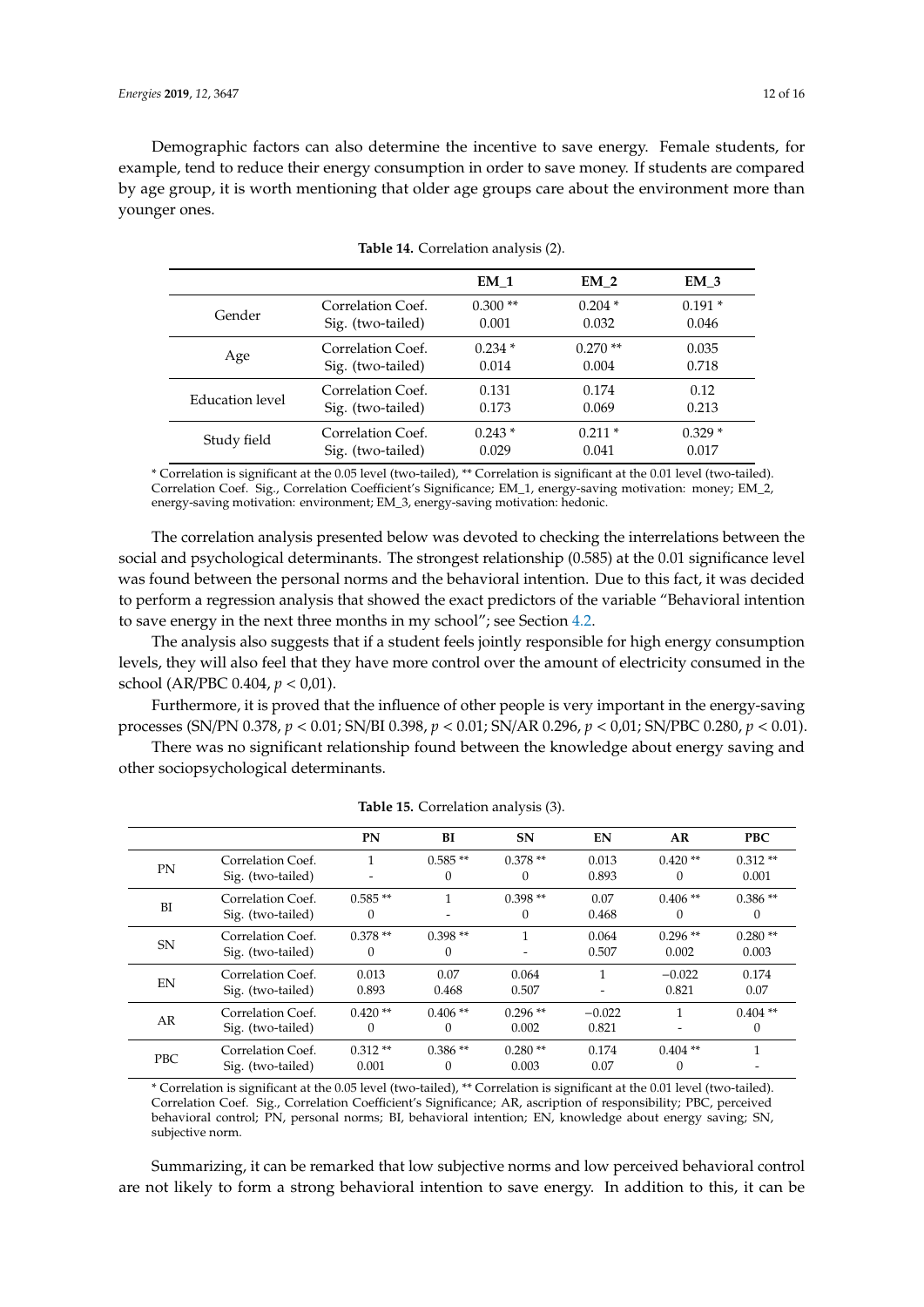emphasized that of all the sociodemographic features that have a significant relationship with social and psychological determinants of energy saving, gender is the most important. The analysis revealed that female students feel more responsible for energy problems, such as the exhaustion of energy sources or global warming, than males. Gender, together with education level, also plays a significant role in the level of moral obligation to consider the environment and save energy, and in having a greater motivation to save a substantial amount of energy in school.

#### <span id="page-12-0"></span>*4.2. Regression Analysis*

The stepwise linear regression method of regressing multiple variables while simultaneously removing those that are not important was used in the regression analysis.

The tables below (see Tables [16](#page-12-1) and [17\)](#page-12-2) present the key statistics of the final version of a multiple linear regression model (with omitted insignificant variables). It can be noted that the predictors "Personal norms towards the reduction of energy use", "Behavioral control to limit the power consumption" and "Influence of teachers, classmates, and other important people in life on the intention to save energy" can explain the fluctuations of the dependent variable "Behavioral intention to save a substantial amount of energy in the next three months in school" by 39%.

<span id="page-12-1"></span>

| R     | R-Square | <b>Adjusted R-Square</b> | <b>Standard Error of the Estimate</b> |
|-------|----------|--------------------------|---------------------------------------|
| 0.638 | 0.407    | 0.390                    | 1.028                                 |

**Table 16.** Model summary.

<span id="page-12-2"></span>

|            | <b>Unstandardized Coefficients</b> |                       | <b>Standardized Coefficients</b> |       | Sig.  | <b>Collinearity Statistics</b> |                                           |
|------------|------------------------------------|-----------------------|----------------------------------|-------|-------|--------------------------------|-------------------------------------------|
|            |                                    | <b>Standard Error</b> | <b>Beta</b>                      |       |       |                                | Tolerance Variance Inflation Factor (VIF) |
| (Constant) | 0.051                              | 0.540                 | $\overline{\phantom{0}}$         | 0.094 | 0.925 | -                              | -                                         |
| PN         | 0.690                              | 0.127                 | 0.455                            | 5.415 | 0.000 | 0.801                          | 1.249                                     |
| <b>PBC</b> | 0.167                              | 0.069                 | 0.192                            | 2.406 | 0.018 | 0.891                          | 1.123                                     |
| SN         | 0.124                              | 0.058                 | 0.178                            | 2.156 | 0.033 | 0.829                          | .206                                      |

**Table 17.** Final results of the statistical significance test.

Dependent Variable: BI, behavioral intention. PN, personal norms; PBC, perceived behavioral control; SN, subjective norm.

There is no multicollinearity (see Table [17\)](#page-12-2) between the independent variables ( $1 \leq VIF \leq 10$ ), thus the final proposed regression model equation is as follows:

$$
Y_{BI} = 0.69_{PN} + 0.167_{PBC} + 0.124_{SN}.
$$

Accordingly, it can be concluded that an intention to save a substantial amount of energy in school is greater when pupils (i) feel morally obliged to consider the environment and nature while saving energy in their daily behavior; (ii) believe that it is in their power to avoid unnecessary power consumption at school; and (iii) are positively influenced by teachers, classmates, and other important people in their lives.

#### **5. Conclusions**

The scientific analysis shows that the behavior regarding energy efficiency in schools should be analyzed and evaluated by distinguishing determinants and reflecting the characteristics of consumer behavior.

Psychological and social determinants, sociodemographic and economic determinants, and contextual determinants can affect and be important in the behavior of occupants in schools, which finally has an impact on the efficient use of energy.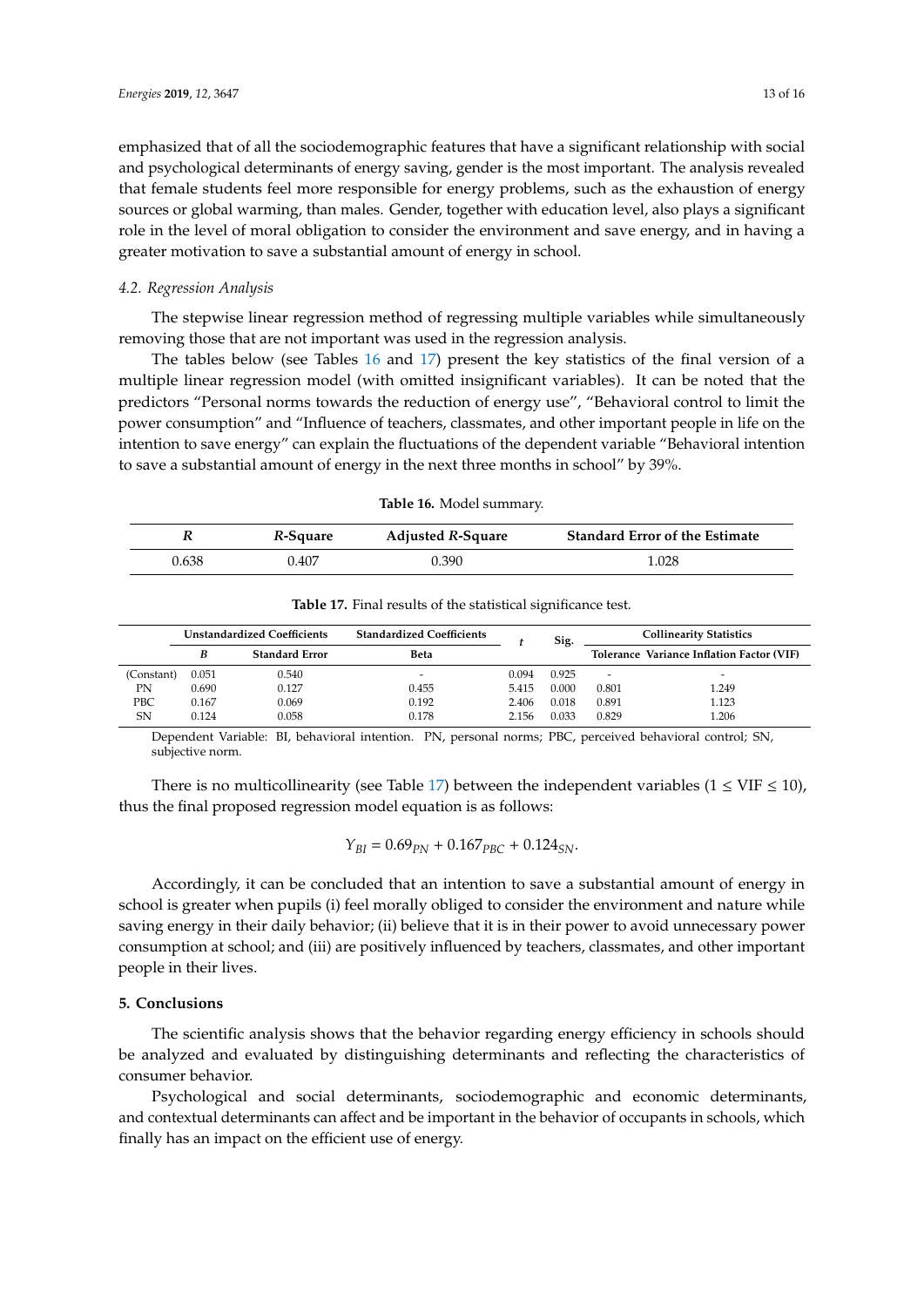According to the review of research papers, the most frequently studied determinants of energy use in schools in terms of their influence on sustainable energy consumption are as follows:

- (1) attitudes;
- (2) incentives, intentions, motivation;
- (3) knowledge; and
- (4) awareness.

The results of the survey revealed that the most important energy-saving motivation for students in a vocational school in Greece is to protect the environment. Furthermore, an intention to save a substantial amount of energy in school is greater when pupils feel morally obliged to consider the environment and nature, believe that it is in their power to avoid unnecessary power consumption at school, and are positively influenced by teachers, classmates, and other important people in their lives. It is also worth noting that female students tend to feel more responsible for energy problems than males and have a greater motivation to save energy in their school.

These results may be applied to the consideration of interventions for students in schools to encourage energy-saving behavior. Further research on interventions applied in schools would provide a practical contribution to efficient energy use.

The studies including a higher number of schools or even schools in different countries would provide more reliable results.

This paper contributes to research in the area of sustainable energy consumption in schools and occupants' behavior in energy efficiency.

**Author Contributions:** Conceptualization: D.D. and A.C.; Methodology: D.D., A.C. and M.A.; Software: M.A.; Validation: D.D., A.C. and M.A.; Investigation: D.D., A.C. and M.A.; Supervision: D.D.; Writing and Review: D.D., A.C. and M.A.

**Funding:** This work was partially supported by the "enCOMPASS—Collaborative Recommendations and Adaptive Control for Personalized Energy Saving" project funded by the EU H2020 Programme, grant agreement no. 723059.

**Conflicts of Interest:** The authors declare no conflict of interest. The funders had no role in the design of the study; in the collection, analyses, or interpretation of data; in the writing of the manuscript; or in the decision to publish the results.

## **References**

- <span id="page-13-0"></span>1. Mtutu, P.; Thondhlana, G. Encouraging pro-environmental behavior: Energy use and recycling at Rhodes University, South Africa. *Habitat Int.* **2016**, *53*, 142–150. [\[CrossRef\]](http://dx.doi.org/10.1016/j.habitatint.2015.11.031)
- 2. Altan, H. Energy efficiency interventions in UK higher education institutions. *Energy Policy* **2010**, *38*, 7722–7731. [\[CrossRef\]](http://dx.doi.org/10.1016/j.enpol.2010.08.024)
- 3. Amutenya, N.; Shackleton, C.M.; Whittington-Jones, K. Paper recycling patterns and potential interventions in the education sector: A case study of paper streams at Rhodes University, South Africa. *Resour. Conserv. Recycl.* **2009**, *53*, 237–242. [\[CrossRef\]](http://dx.doi.org/10.1016/j.resconrec.2008.12.001)
- <span id="page-13-1"></span>4. Marcell, K.; Agyeman, J.; Rappaport, A. Cooling the campus: Experiences from a pilot study to reduce electricity use at Tufts University, USA, using social marketing methods. *Int. J. Sustain. High. Educ.* **2004**, *5*, 169–189. [\[CrossRef\]](http://dx.doi.org/10.1108/14676370410526251)
- <span id="page-13-2"></span>5. Pisello, A.L.; Castaldo, V.L.; Piselli, C.; Fabiani, C.; Cotana, F. How peers' personal attitudes affect indoor microclimate and energy need in an institutional building: Results from a continuous monitoring campaign in summer and winter conditions. *Energy Build.* **2016**, *126*, 485–497. [\[CrossRef\]](http://dx.doi.org/10.1016/j.enbuild.2016.05.053)
- <span id="page-13-3"></span>6. Manika, D.; Gregory-Smith, D.; Wells, V.; Graham, S. Home vs. Workplace Energy Saving Attitudes and Behaviors: The Moderating Role of Satisfaction with Current Environmental Behaviors, Gender, Age, and Job Duration. In Proceedings of the AMA Winter Marketing Educators' Conference 2015: Marketing in a Global, Digital and Connected World, San Antonio, TX, USA, 13–15 February 2015.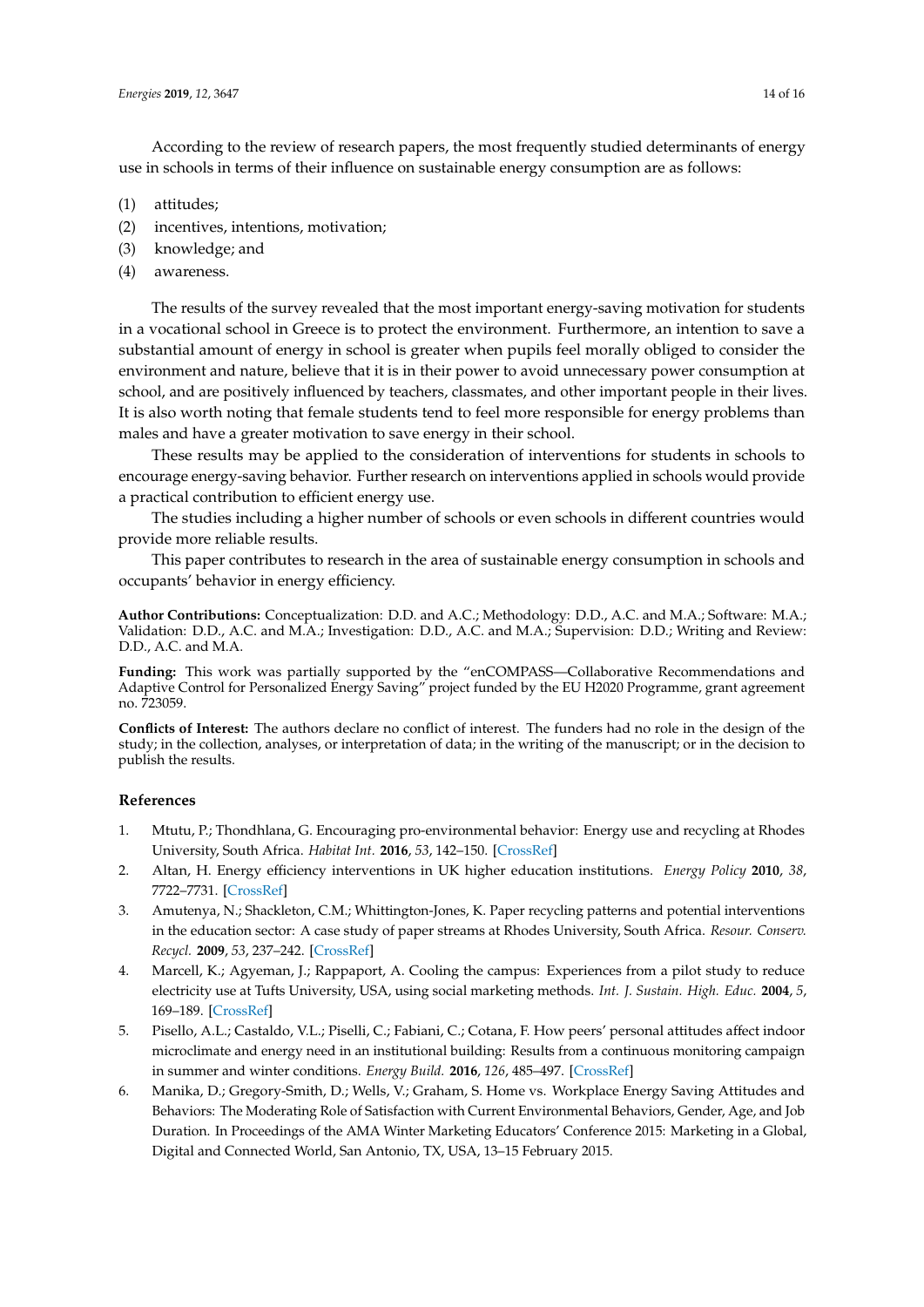- <span id="page-14-0"></span>7. European Environment Agency. Final Energy Consumption by Sector. European Environment Agency, Luxembourg. Available online: https://[www.eea.europa.eu](https://www.eea.europa.eu/data-and-maps/indicators/final-energy-consumption-by-sector-5/assessment)/data-and-maps/indicators/final-energy[consumption-by-sector-5](https://www.eea.europa.eu/data-and-maps/indicators/final-energy-consumption-by-sector-5/assessment)/assessment (accessed on 27 October 2017).
- <span id="page-14-1"></span>8. Salleh, M.N.M.; Kandar, M.Z.; Sakip, S.R.M. Benchmarking for Energy Efficiency on School Buildings Design: A Review. *Procedia-Soc. Behav. Sci.* **2016**, *222*, 211–218. [\[CrossRef\]](http://dx.doi.org/10.1016/j.sbspro.2016.05.149)
- <span id="page-14-2"></span>9. Zografakis, N.; Menegaki, A.N.; Tsagarakis, K.P. Effective education for energy efficiency. *Energy Policy* **2008**, *36*, 3226–3232. [\[CrossRef\]](http://dx.doi.org/10.1016/j.enpol.2008.04.021)
- <span id="page-14-3"></span>10. Schelly, C.; Cross, J.E.; Franzen, W.S.; Hall, P.; Reeve, S. Reducing Energy Consumption and Creating a Conservation Culture in Organizations: A Case Study of One Public School District. *Environ. Behav.* **2010**, *43*, 316–343. [\[CrossRef\]](http://dx.doi.org/10.1177/0013916510371754)
- <span id="page-14-4"></span>11. Craig, C.A.; Allen, M.W. The impact of curriculum-based learning on environmental literacy and energy consumption with implications for policy. *Util. Policy* **2015**, *35*, 41–49. [\[CrossRef\]](http://dx.doi.org/10.1016/j.jup.2015.06.011)
- <span id="page-14-5"></span>12. Kastner, I.; Matthies, E. Implementing web-based interventions to promote energy efficient behavior at organizations—A multi-level challenge. *J. Clean. Prod.* **2014**, *62*, 89–97. [\[CrossRef\]](http://dx.doi.org/10.1016/j.jclepro.2013.05.030)
- <span id="page-14-6"></span>13. DeWaters, J.E.; Powers, S.E. Energy literacy of secondary students in New York State (USA): A measure of knowledge, affect, and behavior. *Energy Policy* **2011**, *39*, 1699–1710. [\[CrossRef\]](http://dx.doi.org/10.1016/j.enpol.2010.12.049)
- <span id="page-14-7"></span>14. Castleberry, B.; Gliedt, T.; Greene, J.S. Assessing drivers and barriers of energy-saving measures in Oklahoma's public schools. *Energy Policy* **2016**, *88*, 216–228. [\[CrossRef\]](http://dx.doi.org/10.1016/j.enpol.2015.10.010)
- <span id="page-14-8"></span>15. Murtagh, N.; Nati, M.; Headley, W.R.; Gatersleben, B.; Gluhak, A.; Imran, M.A.; Uzzell, D. Individual energy use and feedback in an office setting: A field trial. *Energy Policy* **2013**, *62*, 717–728. [\[CrossRef\]](http://dx.doi.org/10.1016/j.enpol.2013.07.090)
- <span id="page-14-9"></span>16. Kemp-Hesterman, A.; Glick, S.; Eileen Cross, J. Reducing electrical energy consumption through behavior changes. *J. Facil. Manag.* **2014**, *12*, 4–17. [\[CrossRef\]](http://dx.doi.org/10.1108/JFM-02-2013-0006)
- <span id="page-14-10"></span>17. Moher, D.; Larissa, S.; Mike, C.; Davina, G.; Alessandro, L.; Mark, P.; Paul, S.; Lesley, A.S. Preferred reporting items for systematic review and meta-analysis protocols (PRISMA-P) 2015 statement. *Syst. Rev.* **2015**, *4*, 1. [\[CrossRef\]](http://dx.doi.org/10.1186/2046-4053-4-1) [\[PubMed\]](http://www.ncbi.nlm.nih.gov/pubmed/25554246)
- <span id="page-14-11"></span>18. Armstrong, R.; Hall, B.J.; Doyle, J.; Waters, E. Scoping the scope'of a cochrane review. *J. Public Health* **2011**, *33*, 147–150. [\[CrossRef\]](http://dx.doi.org/10.1093/pubmed/fdr015) [\[PubMed\]](http://www.ncbi.nlm.nih.gov/pubmed/21345890)
- <span id="page-14-12"></span>19. Dewey, A.; Drahota, A. Introduction to Systematic Reviews: Online Learning Module Cochrane Training. Available online: https://training.cochrane.org/interactivelearning/[module-1-introduction-conducting](https://training.cochrane.org/interactivelearning/module-1-introduction-conducting-systematic-reviews)[systematic-reviews](https://training.cochrane.org/interactivelearning/module-1-introduction-conducting-systematic-reviews) (accessed on 15 January 2017).
- <span id="page-14-13"></span>20. Dumciuviene, D.; Cibinskiene, A.; Melenhorst, M.; Novak, J. Determinants of Sustainable Energy Consumption in Schools. *Proceedings* **2018**, *2*, 1382. [\[CrossRef\]](http://dx.doi.org/10.3390/proceedings2221382)
- <span id="page-14-14"></span>21. Frederiks, E.R.; Stenner, K.; Hobman, E.V. Household energy use: Applying behavioral economics to understand consumer decision-making and behavior. *Renew. Sustain. Energy Rev.* **2015**, *41*, 1385–1394. [\[CrossRef\]](http://dx.doi.org/10.1016/j.rser.2014.09.026)
- <span id="page-14-15"></span>22. Scherbaum, C.A.; Popovich, P.M.; Finlinson, S. Exploring Individual-Level Factors Related to Employee Energy-Conservation Behaviors at Work. *J. Appl. Soc. Psychol.* **2008**, *38*, 818–835. [\[CrossRef\]](http://dx.doi.org/10.1111/j.1559-1816.2007.00328.x)
- <span id="page-14-16"></span>23. Whittle, R.; Ellis, R.; Marshall, I.; Alcock, P.; Hutchison, D.; Mauthe, A. From responsibility to accountability: Working creatively with distributed agency in office energy metering and management. *Energy Res. Soc. Sci.* **2015**, *10*, 240–249. [\[CrossRef\]](http://dx.doi.org/10.1016/j.erss.2015.08.002)
- <span id="page-14-17"></span>24. Schwartz, S.H. Normative influences on altruism. In *Advances in Experimental Social Psychology*; Academic Press: New York, NY, USA, 1977; pp. 221–279. [\[CrossRef\]](http://dx.doi.org/10.1016/S0065-2601(08)60358-5)
- <span id="page-14-18"></span>25. Steg, L.; Dreijerink, L.; Abrahamse, W. Factors influencing the acceptability of energy policies: a test of VBN theory. *J. Personal. Soc. Psychol.* **2005**, *25*, 415–425. [\[CrossRef\]](http://dx.doi.org/10.1016/j.jenvp.2005.08.003)
- <span id="page-14-19"></span>26. Thøgersen, J.; Grønhøj, A. Electricity saving in households—A social cognitive approach. *Energy Policy* **2010**, *38*, 7732–7743. [\[CrossRef\]](http://dx.doi.org/10.1016/j.enpol.2010.08.025)
- <span id="page-14-20"></span>27. Ajzen, I. The theory of planned behavior. *Organ. Behav. Hum. Decis. Process.* **1991**, *50*, 179–211. [\[CrossRef\]](http://dx.doi.org/10.1016/0749-5978(91)90020-T)
- <span id="page-14-21"></span>28. Lo, S.H.; Peters, G.-J.Y.; Kok, G. A review of determinants of and interventions for proenvironmental behaviors in organizations. *J. Personal. Soc. Psychol.* **2012**, *42*, 2933–2967. [\[CrossRef\]](http://dx.doi.org/10.1111/j.1559-1816.2012.00969.x)
- <span id="page-14-22"></span>29. Azar, E.; Al Ansari, H. Framework to investigate energy conservation motivation and actions of building occupants: The case of a green campus in Abu Dhabi, UAE. *Appl. Energy* **2017**, *190*, 563–573. [\[CrossRef\]](http://dx.doi.org/10.1016/j.apenergy.2016.12.128)
- <span id="page-14-23"></span>30. Dixon, G.N.; Deline, M.B.; McComas, K.; Chambliss, L.; Hoffmann, M. Saving energy at the workplace: the salience of behavioral antecedents and sense of community. *Energy Res. Soc. Sci.* **2015**, *6*, 121–127. [\[CrossRef\]](http://dx.doi.org/10.1016/j.erss.2015.01.004)